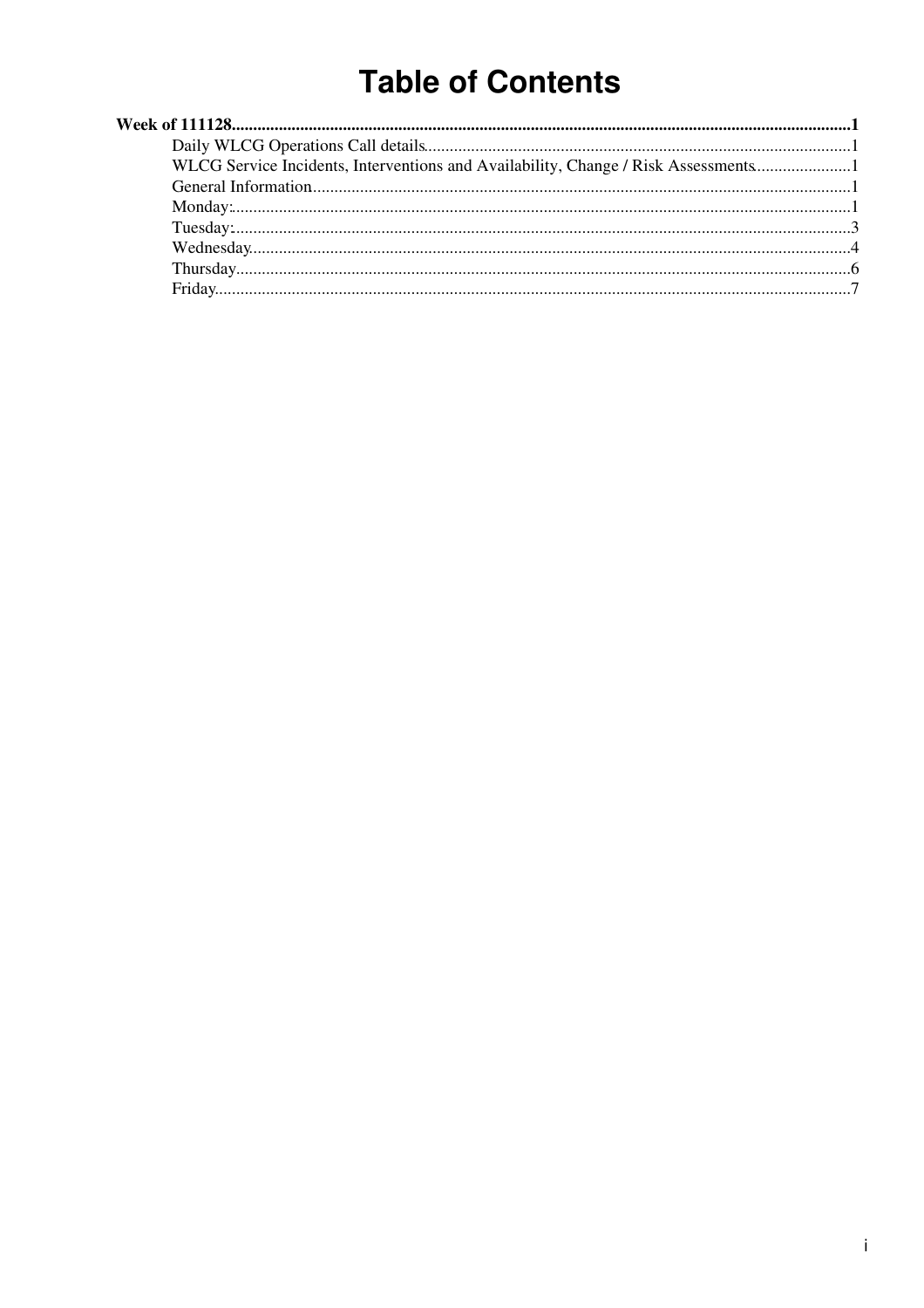# <span id="page-1-0"></span>**Week of 111128**

# <span id="page-1-1"></span>**Daily WLCG Operations Call details**

To join the call, at 15.00 CE(S)T Monday to Friday inclusive (in CERN 513 R-068) do one of the following:

- 1. Dial +41227676000 (Main) and enter access code 0119168, or
- 2. To have the system call you, click [here](https://audioconf.cern.ch/call/0119168) $\Phi$
- 3. The scod rota for the next few weeks is at [ScodRota](https://twiki.cern.ch/twiki/bin/view/LCG/ScodRota)

### <span id="page-1-2"></span>**WLCG Service Incidents, Interventions and Availability, Change / Risk Assessments**

| <b>VO Summaries of Site Usability</b> |       |     |       |                         | <b>SIRs, Open Issues &amp; Broadcasts</b> |                          | <b>Change</b><br>assessments |
|---------------------------------------|-------|-----|-------|-------------------------|-------------------------------------------|--------------------------|------------------------------|
| ALICE                                 | ATLAS | CMS | LHCb☞ | <b>WLCG</b> Service     | <b>WLCG</b> Service                       | <b>BroadcastCASTOR</b>   |                              |
|                                       |       |     |       | <b>Incident Reports</b> | Open Issues                               | $\archive\vec{z}$ Change |                              |
|                                       |       |     |       |                         |                                           |                          | Assessments                  |

#### <span id="page-1-3"></span>**General Information**

|                      | <b>General Information</b>    | <b>GGUS</b><br><b>Information</b> | <b>LHC</b> Machine<br><b>Information</b> |                 |                                |
|----------------------|-------------------------------|-----------------------------------|------------------------------------------|-----------------|--------------------------------|
| <b>CERNIT</b>        | M/W                           | <b>WLCG</b>                       | <b>WLCG</b>                              | GgusInformation | Sharepoint site $\mathbb{Z}$ - |
| status               | <b>PPSCoordinationWorkLog</b> | <b>Baseline</b>                   | Blogs                                    |                 | Cooldown Status <sup>®</sup> - |
| board $\blacksquare$ |                               | <b>Versions</b>                   |                                          |                 | News                           |

## <span id="page-1-4"></span>**Monday:**

Attendance: local(Massimo, Oliver, Alexei, David, Manuel, Eva, [JhenWei\)](https://twiki.cern.ch/twiki/bin/edit/LCG/JhenWei?topicparent=LCG.WLCGDailyMeetingsWeek111128;nowysiwyg=1);remote(Michael, Onno, Gonzalo, Lisa, Tiju, Rolf, Roger, Kyle, Paolo).

Experiments round table:

- ATLAS [reports](https://twiki.cern.ch/twiki/bin/view/Atlas/ADCOperationsDailyReports)  •
	- DDM Dashboard issue. Statistics plots are not updated (Nov 25, ~21:00)
		- David Tuckett is investigating it. There is an issue with LCGR database. PhysDB ◊ team is investigating it.
			- ticket : ⋅
				- <https://cern.service-now.com/service-portal/view-incident.do?n=INC082484>
					- fixed at ~11:00, some statistics will be restored on Monday
	- ♦ FR, US Tier2s issues
	- Sun Nov 27, Distributed analysis monitoring ♦
		- ◊ some tables have no info, experts reported that probably information isn't in the [PanDA](https://twiki.cern.ch/twiki/bin/edit///////view/Atlas/PanDA?topicparent=LCG.WLCGDailyMeetingsWeek111128;nowysiwyg=1) database, under investigation
	- ♦ Mon Nov 28. 11:40am : CASTOR to EOS ph.groups migration is in progress
- CMS [reports](https://twiki.cern.ch/twiki/bin/view/CMS/FacOps_WLCGdailyreports) -
	- ♦ LHC / CMS detector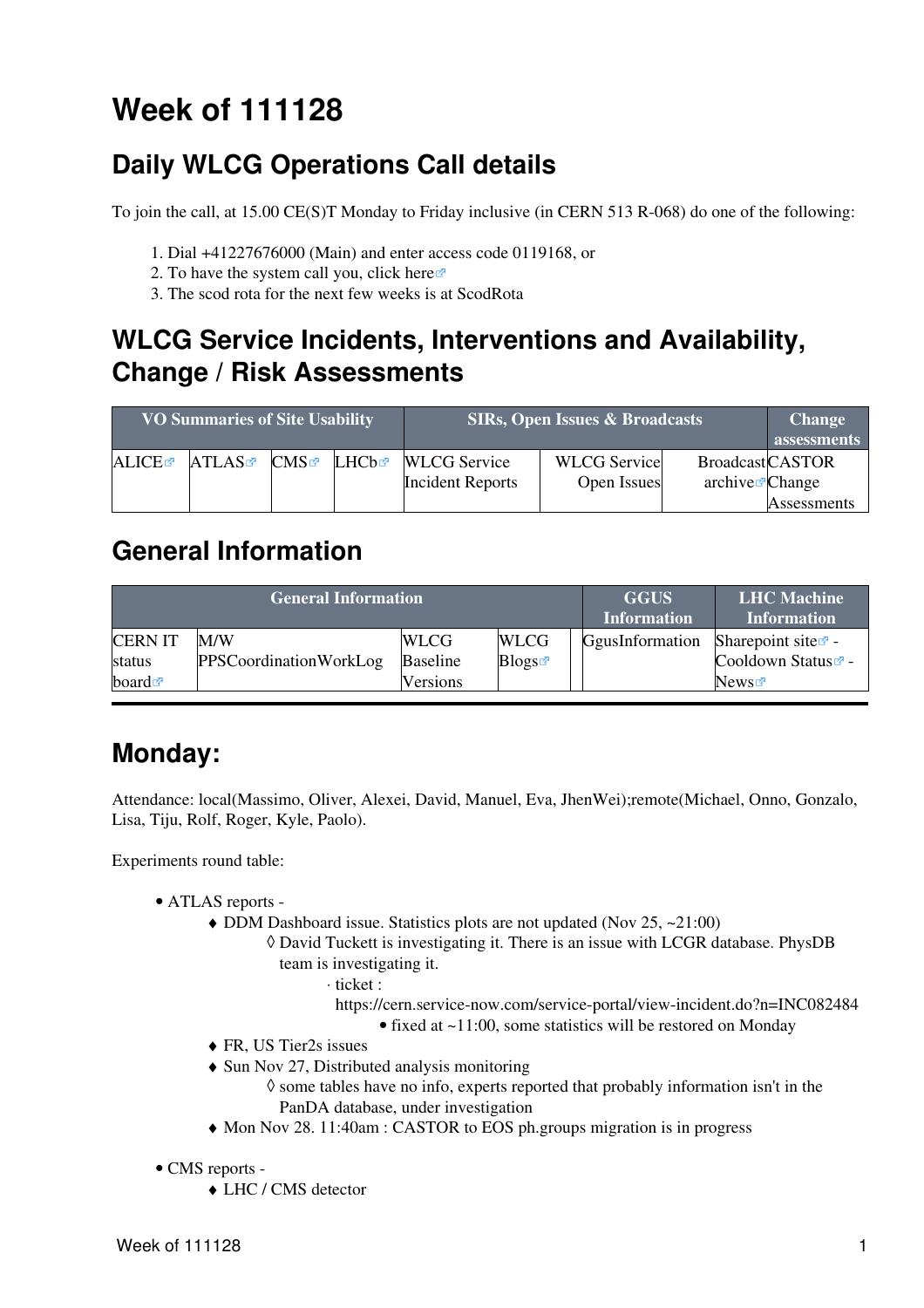- ◊ Heavy Ions collision data taking
- CERN / central services ♦
	- ◊ [CERN SRM]: srm-cms.cern.ch availability had some holes yesterday, under investigation [https://sls.cern.ch/sls/service.php?id=CASTOR-SRM\\_CMS](https://sls.cern.ch/sls/service.php?id=CASTOR-SRM_CMS)
	- ◊ [CERN/Vanderbilt FTS]: create dedicated channel, apologies for competing request to increase the STAR channel before, experts determined that it would be better to have an own channel [GGUS:76783,](https://gus.fzk.de/ws/ticket_info.php?ticket=76783) solved.
	- ◊ [CASTORCMS\_T0TEMP]: 400 active transfers stuck since 24th, continuation of [GGUS:76649](https://gus.fzk.de/ws/ticket_info.php?ticket=76649)
- $\blacklozenge$  T<sub>0</sub>
- ◊ Running HI express and prompt reconstruction.
- ◆ T1 sites:
	- ◊ MC production and/or reprocessing running at all sites.
	- ◊ Run2011 data reprocessing.
	- ◊ [T1\_DE\_KIT]: Reduced throughput of transfers from KIT to US T2s. IPerf tests ongoing with some US-sites, seems to be mostly political issues, [GGUS:75985](https://gus.fzk.de/ws/ticket_info.php?ticket=75985) (in progress, last update 11/21)
	- ◊ [T1\_FR\_CCIN2P3]: Reduced throughput of transfers from [CCIN2P3,](https://twiki.cern.ch/twiki/bin/edit/LCG/CCIN2P3?topicparent=LCG.WLCGDailyMeetingsWeek111128;nowysiwyg=1) improvements visible, but not enough, [IN2P3](https://twiki.cern.ch/twiki/bin/view/LCG/IN2P3) asked for starting low level investigations with iperf, due to [ThanksGiving](https://twiki.cern.ch/twiki/bin/edit/LCG/ThanksGiving?topicparent=LCG.WLCGDailyMeetingsWeek111128;nowysiwyg=1) we can follow up on Monday [GGUS:75983](https://gus.fzk.de/ws/ticket_info.php?ticket=75983) (in progress, last update 11/23), [GGUS:71864](https://gus.fzk.de/ws/ticket_info.php?ticket=71864) (in progress, last updated 11/23)
	- ◊ [T1\_IT\_CNAF]: [CREAM](https://twiki.cern.ch/twiki/bin/view/LCG/CREAM) reporting dead jobs @ CNAF T1 as REALLY-RUNNING. Workaround in the queue for next EMI release, CNAF asked to also clear the REALLY-RUNNING jobs left for debugging, this does not hurt processing right now, will clean up on Monday due to [ThanksGiving](https://twiki.cern.ch/twiki/bin/edit/LCG/ThanksGiving?topicparent=LCG.WLCGDailyMeetingsWeek111128;nowysiwyg=1), [GGUS:76597](https://gus.fzk.de/ws/ticket_info.php?ticket=76597) (in progress, last update 11/233)
- ◆ T2 sites:
	- ◊ NTR (at least, relevant for this meeting)
- Other: ♦
	- ◊ NTR
- ALICE [reports](http://alien2.cern.ch/index.php?option=com_content&view=article&id=75&Itemid=129)<sup>2</sup>
	- ♦ NTR
- LHCb [reports](https://twiki.cern.ch/twiki/bin/view/LHCb/ProductionOperationsWLCGdailyReports) -
	- ♦ NTR

Sites / Services round table:

- $\bullet$  [IN2P3:](https://twiki.cern.ch/twiki/bin/view/LCG/IN2P3)
	- ♦ UPS incident this morning. Service incident report is being prepared.
	- Several interventions are being prepared and will be bundled in a single downtime (Dec 6th). ♦ WLCG affected services: dCache and HPSS
- PIC: Transparent interventions from today to Wednesday. The only side effects (since we are moving worker nodes) some oscillation (up to -30%) of the total capacity.
- NLT1: Several interventions are being prepared and will be bundled in a single downtime (Dec 13th)
- KIT: Misbehaving filesystem stopped on Friday. Now it is back (debugged). This affected 5 CMS pools
- CERN:
	- ♦ Dashboards: Follow up of the ATLAS incident: last sets of statistics are being regenerated
	- Storage Services: In order to allow swift addition of capacity, a new version of EOS has been ♦ deployed on EOSCMS. The CMS [T0TEMP](https://twiki.cern.ch/twiki/bin/edit/LCG/T0TEMP?topicparent=LCG.WLCGDailyMeetingsWeek111128;nowysiwyg=1) ticket is being followed up but it is not impacting production (the 400 transfers are "zombie" transfers).
	- ♦ Databases: CMSonline DB problems: analysis going on (including service req. to Oracle)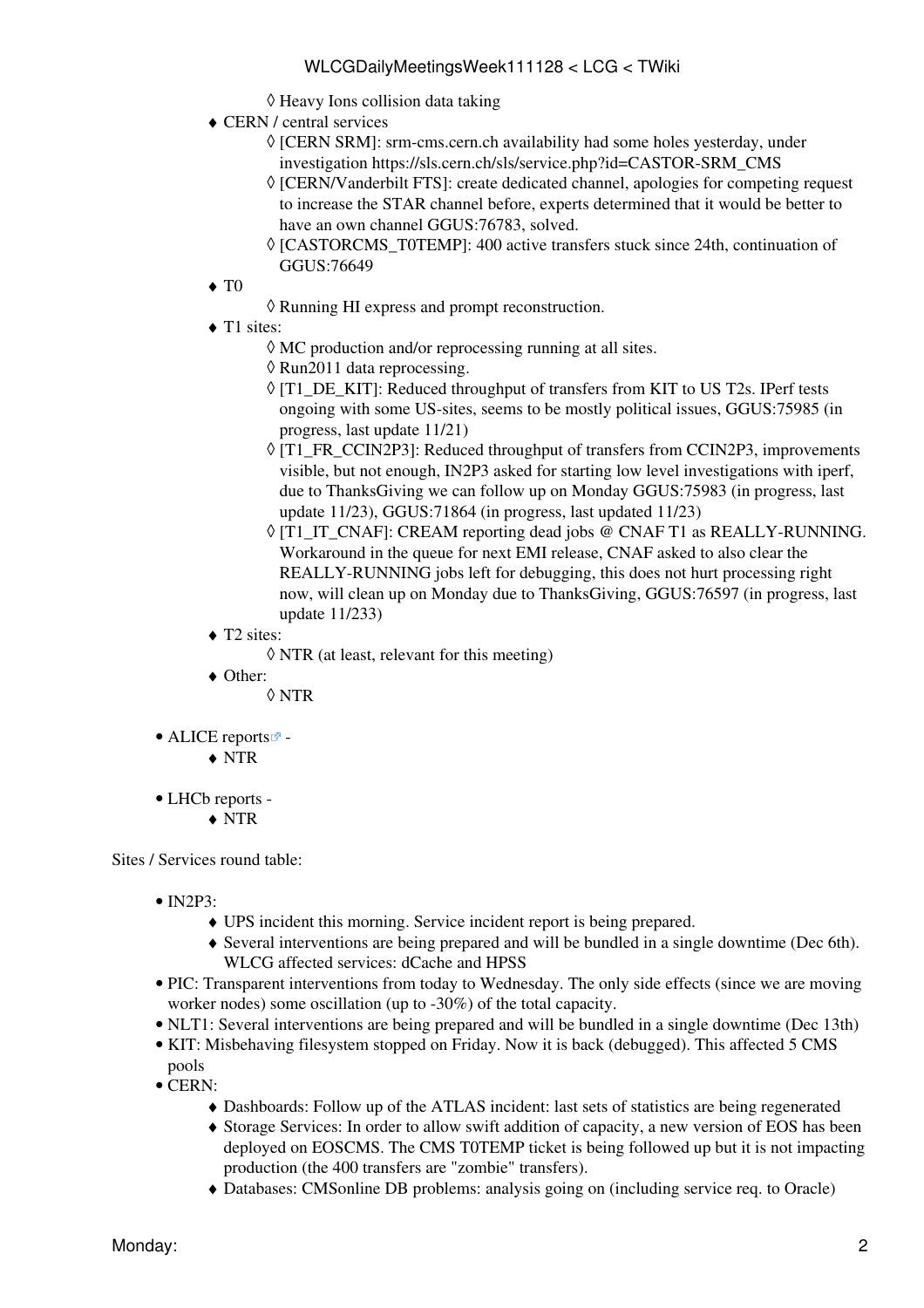AOB: ([MariaDZ\)](https://twiki.cern.ch/twiki/bin/edit/LCG/MariaDZ?topicparent=LCG.WLCGDailyMeetingsWeek111128;nowysiwyg=1) ALARM drills for the last 3 weeks (since last MB) are attached to this page.

# <span id="page-3-0"></span>**Tuesday:**

Attendance: local(Alex, Claudio, Jhen-Wei, Maarten, Maria D, Massimo, Mike, Przemyslaw);remote(Burt, Jeremy, Michael, Rob, Roger, Ronald, Tiju).

Experiments round table:

- ATLAS [reports](https://twiki.cern.ch/twiki/bin/view/Atlas/ADCOperationsDailyReports)  •
	- $\blacklozenge$  T<sub>0</sub>
- Migrated CERN-PROD group disk area from CASTOR to EOS. Done at 16:00, Nov. ◊ 28. No major issue observed.
	- Massimo: there still are other volumes to be moved, in particular atlast3 ⋅ (large); a big jump is expected after the HI run has finished
- T1 sites
	- ◊ Set IT cloud offline for LFC migration. Nov 29th-Dec 1st 2011.
- ◆ T2 sites
	- ◊ ntr
- CMS [reports](https://twiki.cern.ch/twiki/bin/view/CMS/FacOps_WLCGdailyreports) -
	- LHC / CMS detector ♦
		- ◊ No data taking due to LHC problems until 21.00 then, if recovery is ok, HI physics
	- CERN / central services ♦
		- ◊ srm-cms availability down to 0 tonight. Due to [T1TRANSFER](https://twiki.cern.ch/twiki/bin/edit/LCG/T1TRANSFER?topicparent=LCG.WLCGDailyMeetingsWeek111128;nowysiwyg=1) service class
			- unavailability. Had  $\sim$  540 (zombie) active transfers yesterday. OK since the morning. Massimo: the problem was not with the SRM, but due to overload of the ⋅ service class, which caused monitoring requests to remain queued and the status to go red; we will discuss this offline
		- $\Diamond$  400 active transfers on TOTEMP have been cleaned (continuation of [GGUS:76649](https://ggus.eu/ws/ticket_info.php?ticket=76649) $\degree$ )
		- ◊ FTS channel between CERN and Vanderbilt [\(GGUS:76783](https://ggus.eu/ws/ticket_info.php?ticket=76783) <sup>are</sup>): ticket reponened because it had to use CERN-PROD not CERN.
	- $\blacklozenge$  T<sub>0</sub>
		- ◊ Running HI express and prompt reconstruction.
	- ◆ T1 sites:
		- ◊ MC production and/or reprocessing running at all sites.
		- ◊ Run2011 data reprocessing.
		- ◊ [T1\_DE\_KIT]: Reduced throughput of transfers from KIT to US T2s. IPerf tests ongoing with some US-sites, seems to be mostly political issues, [GGUS:75985](https://ggus.eu/ws/ticket_info.php?ticket=75985) $\mathcal{F}$  (in progress, last update 11/21)
		- ◊ [T1\_FR\_CCIN2P3]: Reduced throughput of transfers from [CCIN2P3,](https://twiki.cern.ch/twiki/bin/edit/LCG/CCIN2P3?topicparent=LCG.WLCGDailyMeetingsWeek111128;nowysiwyg=1) improvements visible, but not enough, low level investigations with iperf started yesterday GGUS:75983 $\textdegree$  (in progress, last update 11/28, GGUS:71864 $\textdegree$  closed as duplicate)
		- ◊ [T1\_IT\_CNAF]: [CREAM](https://twiki.cern.ch/twiki/bin/view/LCG/CREAM) reporting dead jobs @ CNAF T1 as REALLY-RUNNING. Workaround in the queue for next EMI release, CNAF asked to also clear the REALLY-RUNNING jobs left for debugging, this does not hurt processing right now GGUS:76597 $\Phi$  (in progress, last update 11/24)
	- ◆ T2 sites:
		- ◊ NTR (at least, relevant for this meeting)
	- Other: ♦
		- ◊ NTR
- ALICE [reports](http://alien2.cern.ch/index.php?option=com_content&view=article&id=75&Itemid=129)
	- ♦ NTR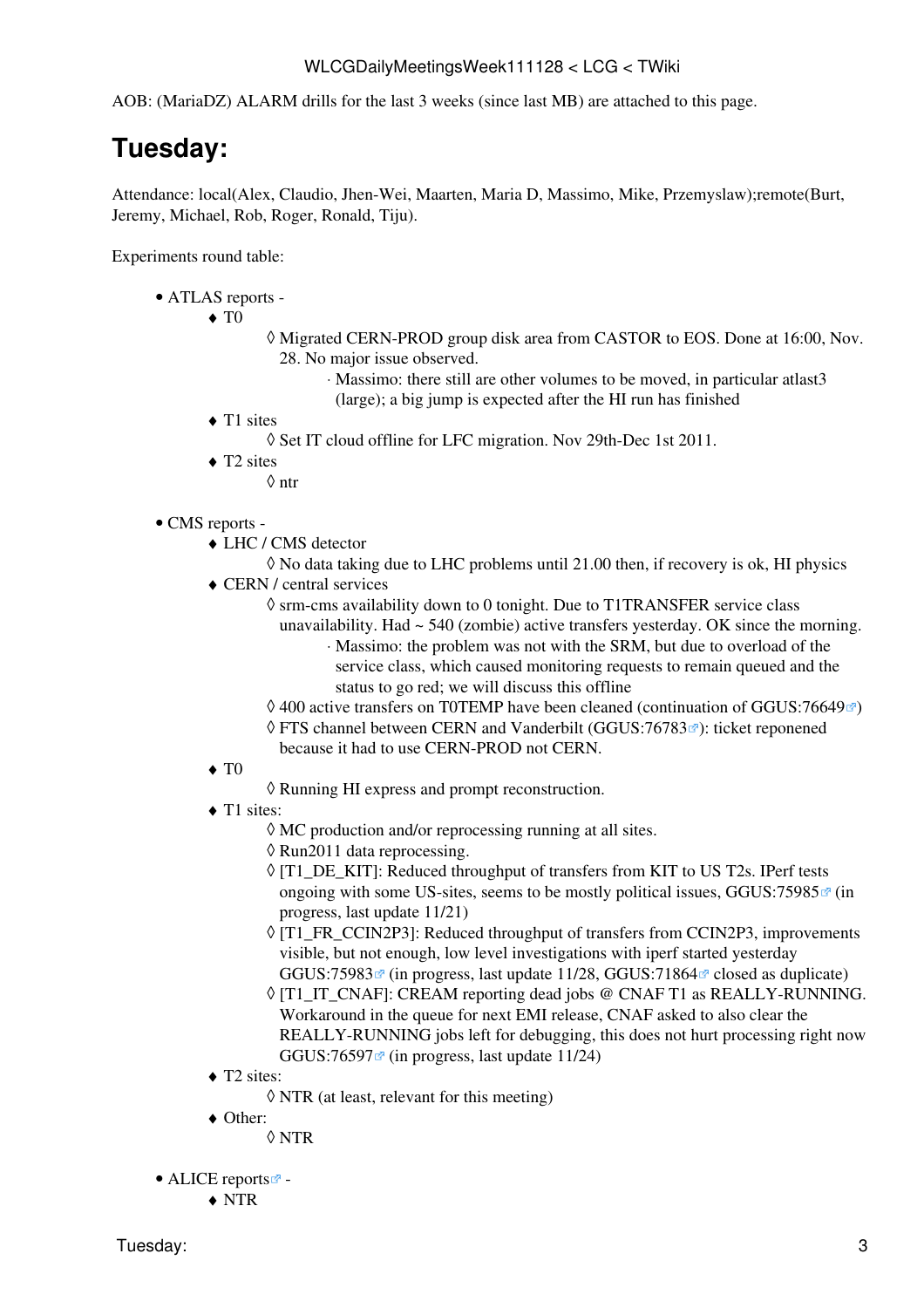- LHCb [reports](https://twiki.cern.ch/twiki/bin/view/LHCb/ProductionOperationsWLCGdailyReports) -
	- ♦ No report

Sites / Services round table:

- BNL ntr
- FNAL ntr
- [GridPP](https://twiki.cern.ch/twiki/bin/view/LCG/GridPP) ntr
- NDGF ntr
- $\bullet$  NLT1 ntr
- OSG ntr
- [RAL](https://twiki.cern.ch/twiki/bin/view/LCG/RAL) ntr
- CASTOR/EOS nta
- dashboards ntr
- databases
	- yesterday morning the CMS online DB suffered 3 hangs of 0.5 hour each; the problem has ♦ been identified by Oracle support and a bugfix will be available at some point; meanwhile a workaround has been applied
	- tomorrow between 09:30 and 12:30 CET the LHCb integration DB will be upgraded to ♦ Oracle 11g
- GGUS/SNOW ntr
- grid services ntr

AOB:

- The AFS team at CERN has observed a high number of failing AFS callback connections to remote machines. For instance, yesterday we detected about 35k failed callback connections. In addition to AFS consistency relying on proper callback delivery, failures to deliver callbacks may result in delays for other clients (as the server needs to time out on the unresponsive clients first). As this impacts the AFS service at CERN, it would be desirable to understand why these machines do not respond to callbacks and if that could be changed. Sites with the most "failed connections" will be contacted by the AFS team.
	- ♦ Massimo: the first site would be [RAL](https://twiki.cern.ch/twiki/bin/view/LCG/RAL)
	- ♦ Tiju: I will send our helpdesk e-mail address to the list (done)

#### <span id="page-4-0"></span>**Wednesday**

Attendance: local(Jhen-Wei, Massimo, Claudio, David, Luca, [MariaDZ,](https://twiki.cern.ch/twiki/bin/edit/LCG/MariaDZ?topicparent=LCG.WLCGDailyMeetingsWeek111128;nowysiwyg=1) Maarten, Dirk);remote( Michael/BNL,Giovanni/CNAF, John/RAL, Ron/NL-T1, Roger/NDGF, Lisa/FNAL, Pavel/KIT, Rolf/IN2P3).

Experiments round table:

- ATLAS [reports](https://twiki.cern.ch/twiki/bin/view/Atlas/ADCOperationsDailyReports)  Jhen-Wei
	- $\blacklozenge$  T<sub>0</sub>
		- ◊ ntr
	- ◆ T1 sites
		- [IN2P3-](https://twiki.cern.ch/twiki/bin/view/LCG/IN2P3)CC\_DATADISK: "Internal timeout. Also affected T0 export.". ◊ [GGUS:76911](https://ggus.eu/ws/ticket_info.php?ticket=76911) $\mathbb{R}$ . High srmput activity yesterday evening (Atlas and CMS import + WNs), making the transfers slower and generating a backlog. This explains the timeouts seen. The backlog disappeared by itself around midnight. Ticket closed.
		- FZK-LCG2 DATATAPE and MCTAPE: "TRANSFER\_TIMEOUT". ◊ [GGUS:76908](https://ggus.eu/ws/ticket_info.php?ticket=76908)<sup> $\alpha$ </sup>. Many queued gridftp movers in our dCache system. The active movers have very low throughput, which leads to timeouts. MCTAPE had been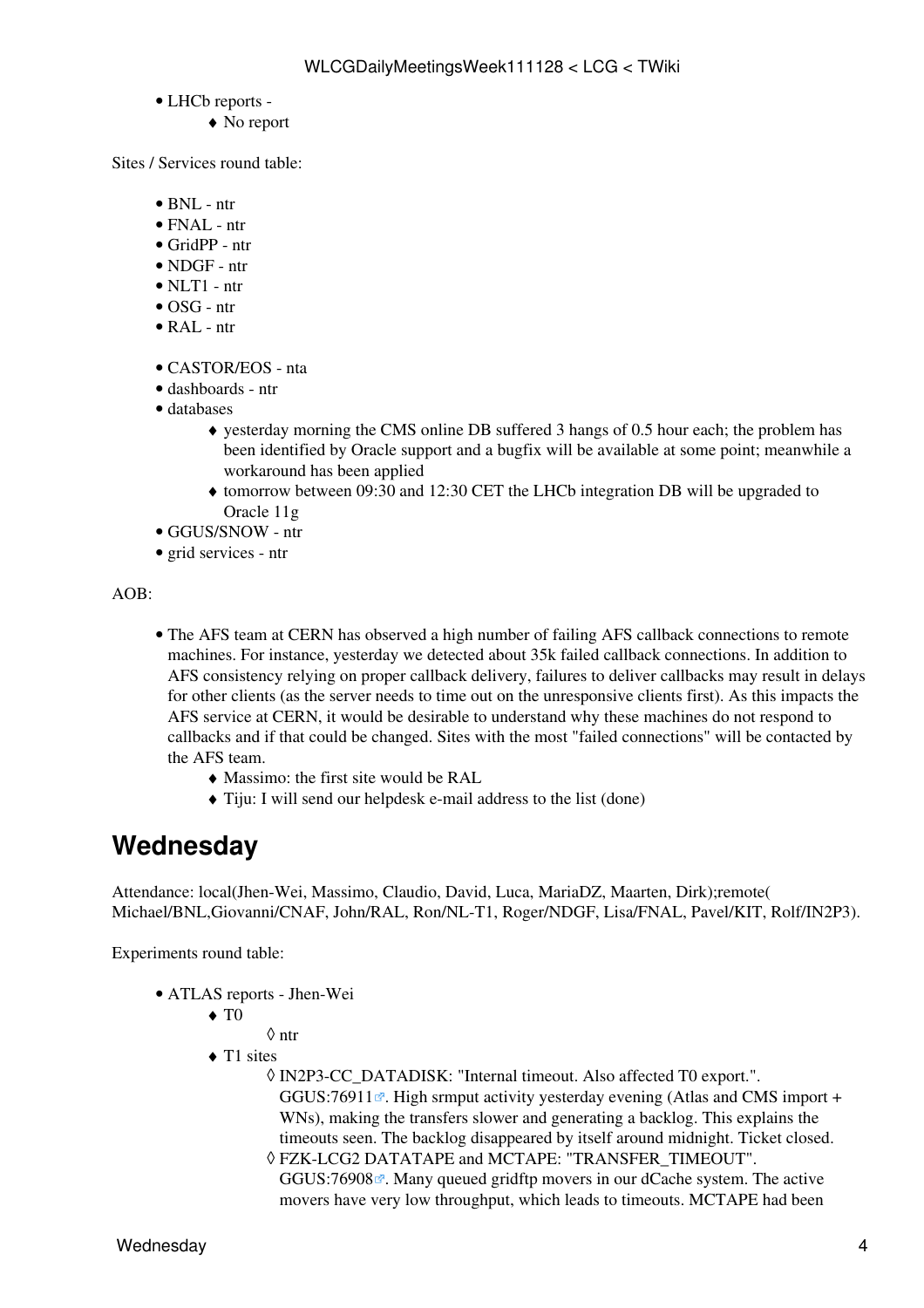#### WLCGDailyMeetingsWeek111128 < LCG < TWiki

- blacklisted to let transfer focus on T0 export. Some transfers back in DATATAPE.
	- Pavel/KIT: contacted dcache support who suggested to update to the latest ⋅ release, which will be done soon.
- INFN-T1 Scheduled Downtime for one LFC and SRM [LFC Atlas consolidation and ◊ Atlas GPFS filesystem check]. Wed, 30 November, 07:00 Thu, 1 December, 12:00.
- ◊ Set IT cloud offline for LFC migration. Nov 29th-Dec 1st 2011.
- ◆ T2 sites
- ◊ ntr CMS [reports](https://twiki.cern.ch/twiki/bin/view/CMS/FacOps_WLCGdailyreports) - Claudio •
	- LHC / CMS detector ♦
		- ◊ No data taking due to LHC problems. HI physics will restart hopefully tomorrow.
	- CERN / central services ♦
		- The CASTOR\_T1TRANSFER load showed up shortly again yesterday afternoon ◊ (with a corresponding short glitch in srm-cms availability). Not clear the reason yet. Production activities where high but not enough to explain the peak. Probably it was an overlap with some individual operation.
			- ⋅ Massimo: added additional resources to the CMS pool.
		- ◊ FTS channel to Vanderbilt reconfigured at CERN [\(GGUS:76783](https://ggus.eu/ws/ticket_info.php?ticket=76783) )
	- $\blacklozenge$  T<sub>0</sub>
		- ◊ Running HI express and prompt reconstruction.
	- ◆ T1 sites:
		- ◊ MC production and/or reprocessing running at all sites.
		- ◊ Run2011 data reprocessing.
		- ◊ [T1\_DE\_KIT]: Reduced throughput of transfers from KIT to US T2s. IPerf tests ongoing with some US-sites, seems to be mostly political issues,  $GGUS:75985 \times (in$ progress, last update 11/21)
		- ◊ [T1\_FR\_CCIN2P3]: Reduced throughput of transfers from [CCIN2P3,](https://twiki.cern.ch/twiki/bin/edit/LCG/CCIN2P3?topicparent=LCG.WLCGDailyMeetingsWeek111128;nowysiwyg=1) improvements visible, but not enough, low level investigations with iperf started yesterday GGUS:75983 $\degree$  (in progress, last update 11/28, GGUS:71864 $\degree$  closed as duplicate)
		- ◊ [T1\_IT\_CNAF]: [CREAM](https://twiki.cern.ch/twiki/bin/view/LCG/CREAM) reporting dead jobs as REALLY-RUNNING  $(GGUS:76597 \n\mathbb{Z})$  $(GGUS:76597 \n\mathbb{Z})$  $(GGUS:76597 \n\mathbb{Z})$ . Ticket closed. Will test the new EMI [CREAM](https://twiki.cern.ch/twiki/bin/view/LCG/CREAM) as soon as it is installed.
	- ◆ T2 sites:
		- ◊ NTR (at least, relevant for this meeting)
	- Other: ♦
		- ◊ NTR
- ALICE [reports](http://alien2.cern.ch/index.php?option=com_content&view=article&id=75&Itemid=129)<sup>2</sup> Maarten
	- ♦ NTR
- LHCb [reports](https://twiki.cern.ch/twiki/bin/view/LHCb/ProductionOperationsWLCGdailyReports)  •
	- ♦ no report

Sites / Services round table:

- Michael/BNL NTR
- Giovanni/CNAF: in scheduled outage for CMS SRM: GPFS is offline due due h/w failures. Expect to finishing by 18:00.
- John/RAL: NTR
- Ron/NL-T1: NTR
- Roger/NDGF: NTR
- Lisa/FNAL: tomorrow power work in CC: might affect some dCache pool nodes (expect access delays) from 7:00-13:00
- Pavel/KIT: NTR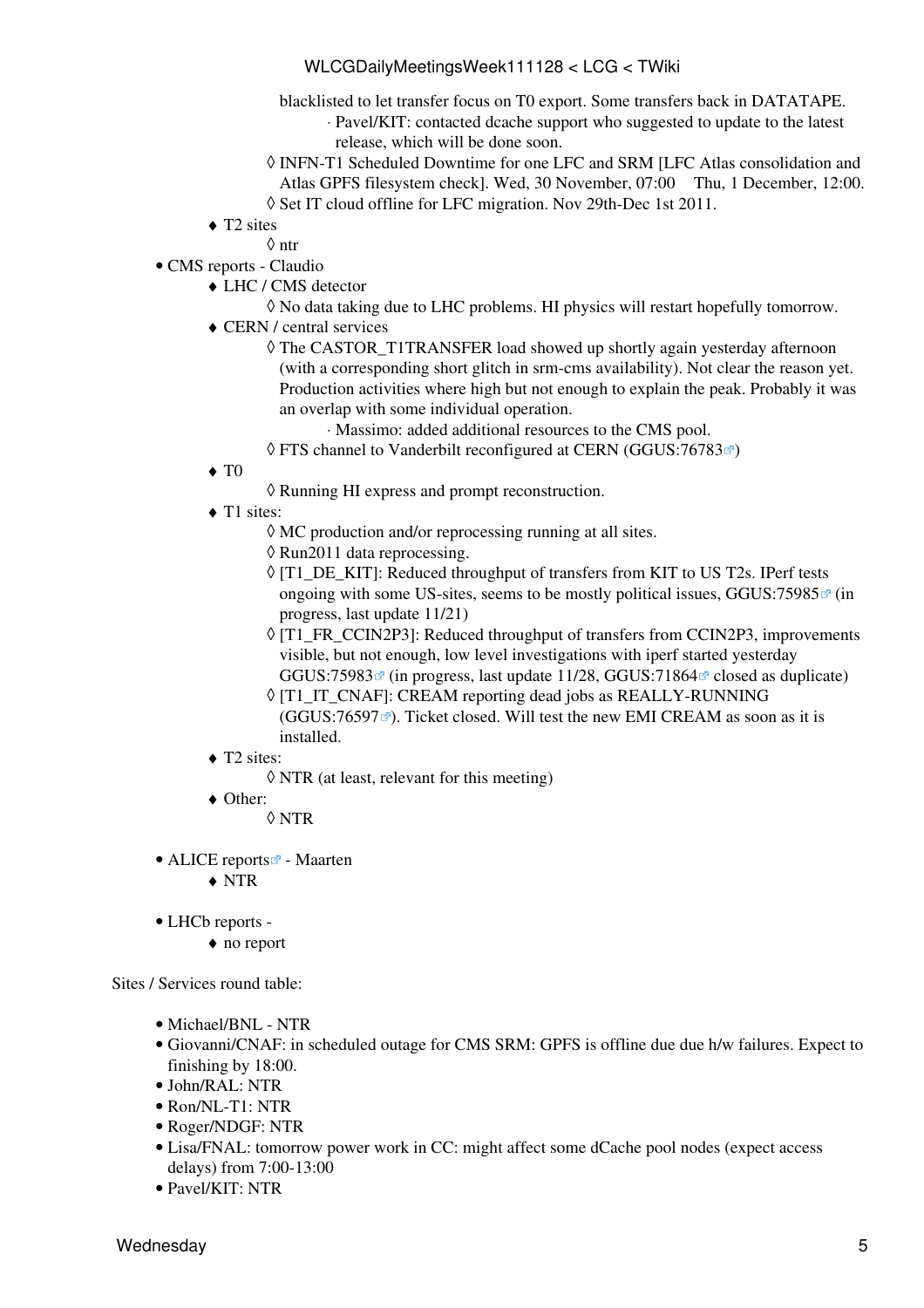- Rolf/IN2P3: NTR
- Rob/OSG: a combination of changes (several weeks ago and recent) broke the comparison report between OSG and SAM calculated availability for few days. This has been fixed and the report looked ok this morning.

AOB: ([MariaDZ\)](https://twiki.cern.ch/twiki/bin/edit/LCG/MariaDZ?topicparent=LCG.WLCGDailyMeetingsWeek111128;nowysiwyg=1) Concerns the Tier0 only: In view of the Year End CERN closure the GGUS-SNOW ticket handling was reviewed for the period 2011/12/22-2012/01/04. The conclusions for production grid services at CERN (in IT PES, DSS, DB groups) are summarised by Maite Barroso below:

- Main route for getting notification of critical problems are the GGUS ALARM tickets. This is working and does not need any change.
- For GGUS TEAM tickets, the members of e-group grid-cern-prod-admins will be put in the Outside Working Hours (OWH) group in order to have access to the SNOW instance of the ticket at all times.
- For the rest, CERN specific, all services are correctly declared in SNOW with OWH support groups, and in Services' Data Base (SDB) with the right criticality, so it should be fine.

### <span id="page-6-0"></span>**Thursday**

Attendance: local(Jhen-Wei, Massimo, Eva, David, Alex, Dirk);remote(Gonzalo/PIC, Michael/BNL, Gareth/RAL, Giovanni/CNAF, Rolf/IN2P3, Roger/NDGF, Claudio/CMS, Lisa/FNAL, Rob/OSG, Ronald/NL-T1).

Experiments round table:

- ATLAS [reports](https://twiki.cern.ch/twiki/bin/view/Atlas/ADCOperationsDailyReports)  Jhen-Wei
	- $\blacklozenge$  T<sub>0</sub>
		- ◊ ntr
	- ◆ T1 sites
		- FZK-LCG2 DATATAPE and MCTAPE: "TRANSFER\_TIMEOUT". ◊ [GGUS:76908](https://ggus.eu/ws/ticket_info.php?ticket=76908) $\mathbb{Z}$ . Many queued gridftp movers in our dCache system. The active movers have very low throughput, which leads to timeouts. Is rolling upgrade done? Do other T1s using same version have potential issue?
		- ◊ INFN-T1 Scheduled Downtime for one LFC and SRM [LFC Atlas consolidation and Atlas GPFS filesystem check]. Wed, 30 November, 07:00 Thu, 1 December, 12:00.
		- ◊ Set IT cloud offline for LFC migration. Nov 29th-Dec 1st 2011.
	- ◆ T2 sites
		- ◊ ntr
- CMS [reports](https://twiki.cern.ch/twiki/bin/view/CMS/FacOps_WLCGdailyreports) -
	- LHC / CMS detector ♦
		- ◊ HI Physics data taking
	- CERN / central services ♦
		- ◊ Smooth...

◊ Still peaky use of the [T1TRANSFER](https://twiki.cern.ch/twiki/bin/edit/LCG/T1TRANSFER?topicparent=LCG.WLCGDailyMeetingsWeek111128;nowysiwyg=1) pool. No consequences. The activity is legitimate. We are investigating whether we need more resources allocated permanently to CMS.

- $\blacklozenge$  T<sub>0</sub>
	- ◊ Running HI express and prompt reconstruction.
- ◆ T1 sites:
	- $\Diamond$  MC production and/or reprocessing running at all sites.
	- ◊ Run2011 data reprocessing.
	- ◊ T1\_IT\_CNAF back after the storage intervention
	- ◊ Problem of thoughput from T1\_DE\_KIT and T1\_FR\_CCIN2P3 to US T2s still open ([GGUS:75985](https://ggus.eu/ws/ticket_info.php?ticket=75985) <sup>a</sup> and [GGUS:75983](https://ggus.eu/ws/ticket_info.php?ticket=75983) <sup>a</sup>)
- ◆ T2 sites: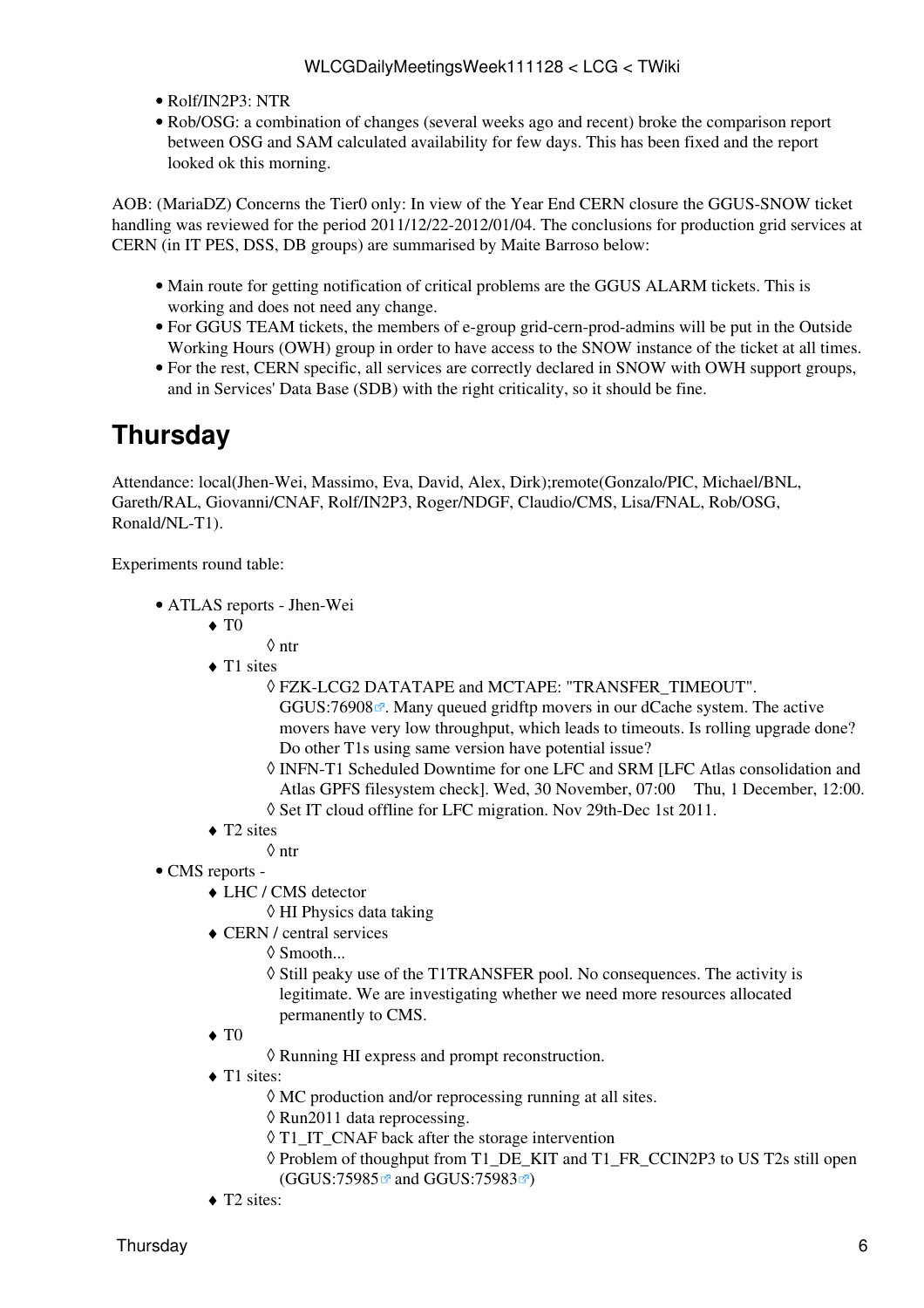- ◊ NTR (at least, relevant for this meeting)
- Other: ♦
	- ◊ NTR
- ALICE [reports](http://alien2.cern.ch/index.php?option=com_content&view=article&id=75&Itemid=129)<sup>2</sup> Maarten
	- ♦ NTR
- LHCb [reports](https://twiki.cern.ch/twiki/bin/view/LHCb/ProductionOperationsWLCGdailyReports) -
	- ♦ no report

Sites / Services round table:

- Gonzalo/PIC ntr
- Michael/BNL ntr
- Gareth/RAL ntr
- Giovanni/CNAF ntr
- Rolf/IN2P3 ntr
- Roger/NDGF ntr
- Claudio/CMS
- Lisa/FNAL in power maintenance with few dCache nodes down. Should be up by 1pm
- Ronald/NL-T1 ntr
- Rob/OSG ntr
- Massimo/CERN next week: transparent castor srm upgrade on Tue (Alice and LHCb) and Wed(CMS and ATLAS)

AOB:

• In yesterday's meeting: Michael was asking for an update on the networking issues by KIT. Pavel will follow up with experts at KIT.

# <span id="page-7-0"></span>**Friday**

Attendance: local();remote(). Attendance: local (AndreaV, Jhen-Wei, Claudio, Eva, Lola, David); remote(Michael/BNL, Giovanni/CNAF, John/RAL, Alexander/NL-T1, Mette/NDGF, Xavier/KIT, Rolf/IN2P3, Gonzalo/PIC, Rob/OSG).

Experiments round table:

- ATLAS [reports](https://twiki.cern.ch/twiki/bin/view/Atlas/ADCOperationsDailyReports)  •
	- $\blacklozenge$  T<sub>0</sub>
- ADCR high load because of deletion behaviors after IT LFC merging. Purpose to ◊ stop deletion temporarily.
- ◆ T1 sites

FZK-LCG2 DATATAPE and MCTAPE: "TRANSFER\_TIMEOUT". ◊  $GGUS:76908$ <sup> $\alpha$ </sup>. Many queued gridftp movers in our dCache system. The active movers have very low throughput, which leads to timeouts. All [GridKa](https://twiki.cern.ch/twiki/bin/view/LCG/GridKa) dCache pools of ATLAS were upgraded and all of them are back in production. Ticket closed.

◆ T2 sites

◊ ntr

- CMS [reports](https://twiki.cern.ch/twiki/bin/view/CMS/FacOps_WLCGdailyreports) -
	- LHC / CMS detector ♦
		- ◊ HI Physics data taking
	- ♦ CERN / central services